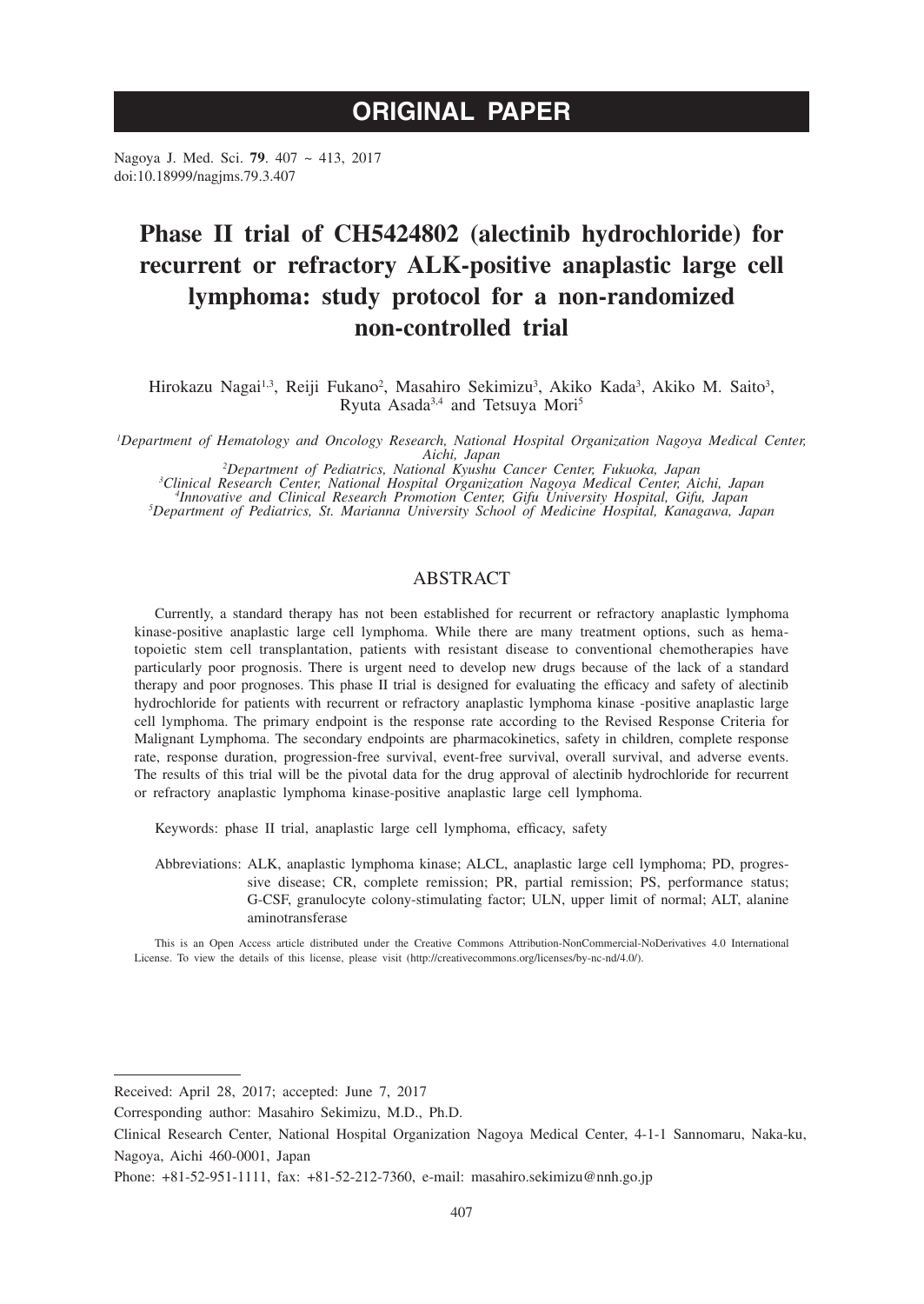### INTRODUCTION

Anaplastic lymphoma kinase (ALK) positive anaplastic large cell lymphoma (ALCL) is an extremely rare large T-cell lymphoma that features CD30 antigen-positive large cells. Most cases demonstrate t(2;5)(p23;q35) chromosomal translocation. The formation of ALK/nucleophosmin fusion proteins (p80) due to this translocation has been shown to be at the core of the pathophysiology of this disease<sup>1)</sup>.

The standard initial treatment for ALK-positive ALCL in adults is the multi-agents combined chemotherapy of cyclophosphamide, doxorubicin, vincristine, and prednisone (CHOP), or the CHOP-like regimens<sup>2</sup>. Patients with relapsed or recurrent disease are treated with multi-agent combination chemotherapies similar to those used to treat recurrence of other types of aggressive lymphomas. Recently, the drug of anti-CD30 antibody, brentuximab vedotin, has been reported to be effective3). High-dose chemotherapy and allogeneic hematopoietic stem cell transplantation are also performed to some cases, but a standard therapy for recurrent or refractory ALCL has not yet to be established.

For pediatric ALCL, ALCL99 protocol is now the standard therapy for this disease which was conducted as an international joint clinical trial in Europe and Japan. The ALCL99 trial used multi-agent combination chemotherapy with dexamethasone, cyclophosphamide, high-dose methotrexate, ifosfamide, etoposide, cytarabine, and doxorubicin<sup>4,5)</sup>. Among the  $352$  registered patients, the 2-year event-free survival rate was 74.1% and the 2-year overall survival rate was  $92.5\%$ <sup>4</sup>. While the pediatric patients with ALCL have generally favorable prognosis, about 30% of cases require further treatments due to recurrence. Retrospective analysis suggests that allogeneic hematopoietic stem cell transplantation could be effective in chemotherapy-resistant cases<sup>6)</sup>. However, a standard therapy has not been established for recurrent or refractory ALKpositive ALCL in children.

ALK inhibitors are drugs that directly inhibit ALK, which plays a central role in the pathology of ALK-positive ALCL, thus these agents are expected to be developed for this disease. The first-generation ALK inhibitor crizotinib has been found to have high efficacy against ALK fusion gene-positive lung cancer, and now it becomes to be a widely used agent<sup>7</sup>. Crizotinib was reported to be effective against ALK-positive ALCL in the Children's Oncology Group trial (ADVL0912 trial)<sup>8)</sup>. The subjects of this trial were 79 children with recurrent malignant disease. Although most of the patients who were registered had neuroblastoma, there were 9 cases of ALK-positive ALCL. Overall response rate was 89% (8/9) with 78% (7/9) complete response in patients with ALK-positive ALCL. These results suggest that ALK inhibitors could be highly effective against ALK-positive ALCL.

CH5424802 (alectinib hydrochloride) is an orally administered second-generation ALK inhibitor manufactured at Chugai Pharmaceutical's Kamakura laboratory. Its antitumor effect is exerted through the selective inhibition of ALK, which leads to the inhibition of proliferation and the induction of apoptosis of ALK positive tumor cells<sup>9)</sup>. In Japan, it is currently indicated for ALK fusion gene-positive non-small cell lung cancer<sup>10</sup>. We have planned a multi-institutional phase II clinical trial (UMIN000016991) to investigate the efficacy and safety of alectinib hydrochloride for patients with recurrent or refractory ALK-positive ALCL. Based on the results of this trial, we plan to apply for a drug approval of alectinib hydrochloride to recurrent or refractory ALKpositive ALCL.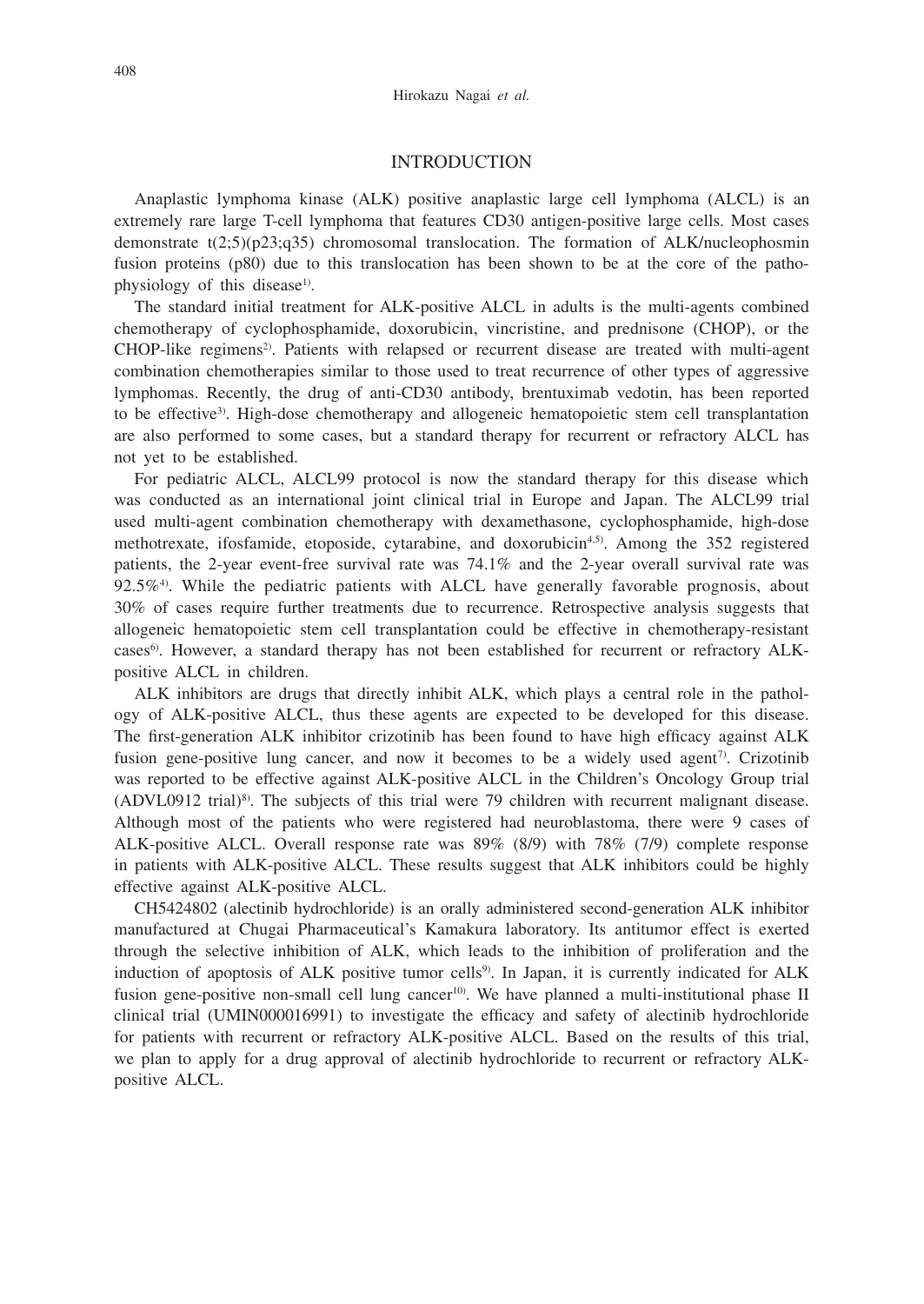#### ALC-ALCL

### METHODS/DESIGN

CH5424802 300 mg is administered orally twice a day after the morning and evening meals, repeated for 21 days. One cycle consists of 21 days. Patients who weigh less than 35 kg will be administered 150 mg twice a day after the morning and evening meals. Administration can be continued for a maximum of 16 cycles. From cycle 17 onwards, administration can be continued for patients who would have benefits of further treatment of CH5424802 according to investigators' assessments (see Fig. 1).

This is a single arm, open-label, multicenter phase II trial. We chose a single group, open-label design because a standard treatment for recurrent or refractory ALK-positive ALCL has not been established in Japan or overseas, therefore an appropriate control arm does not exist.



**Fig. 1** Entire design of this trial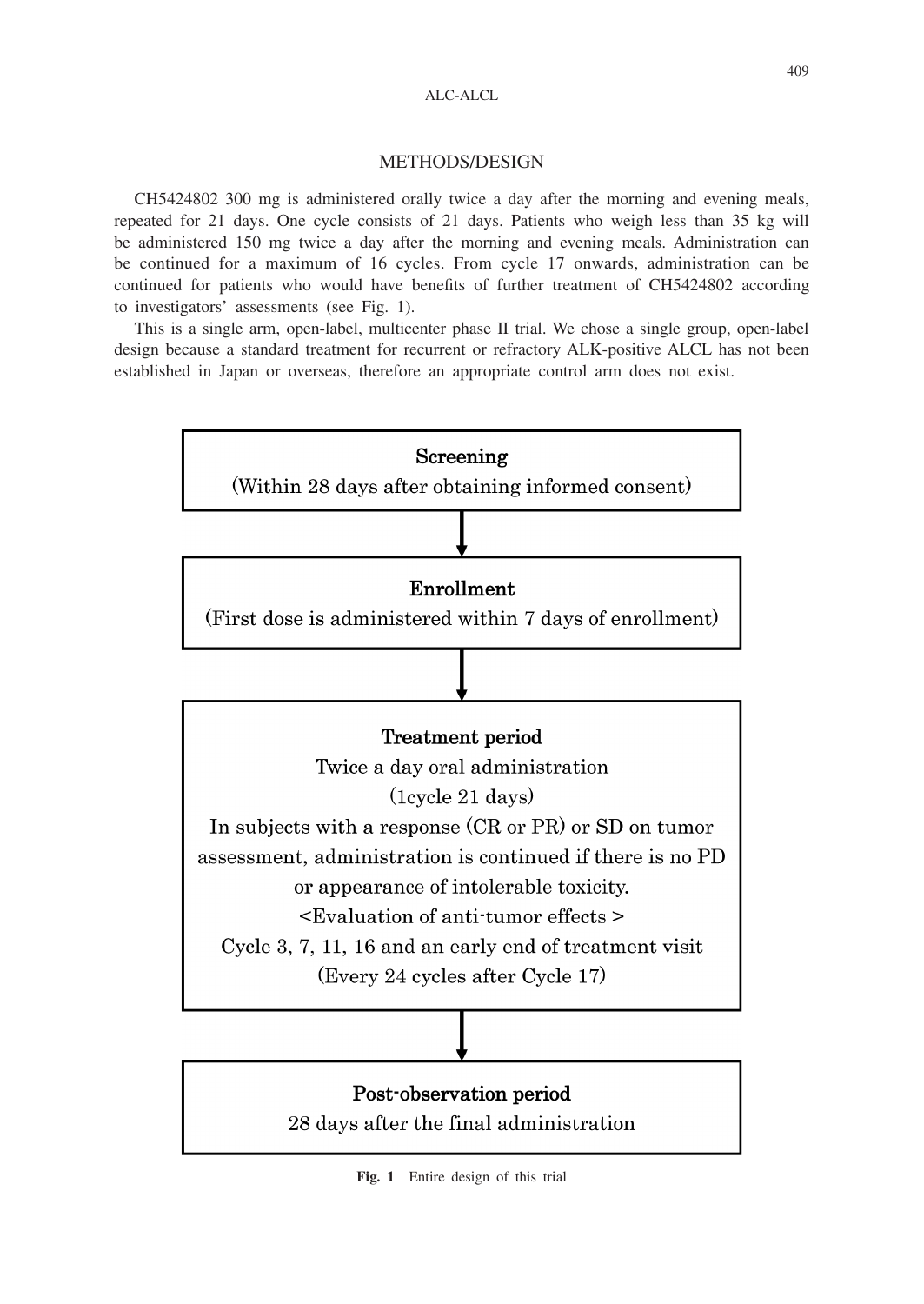## *Participants*

Patients with a minimum age limit of 6 years suffering from recurrent or refractory ALKpositive ALCL are included in this study.

# *Eligibility criteria*

*Inclusion criteria*

1) Aged 6 years or older at consent and judged by the investigator/subinvestigator to be able to take capsules.

2) Definitively diagnosed with ALK-positive ALCL by histological examination.

Note: ALK-positive ALCL is confirmed by immunohistochemical staining of tissues collected at the initial diagnosis or relapse.

3) Being able to provide pathological tissues of lymphoma for central review.

4) With progressive disease (PD) during standard chemotherapy, without achieved complete remission (CR) /partial remission (PR) after standard chemotherapy, or with recurrence or progression after standard chemotherapy.

5) Having measurable lesions defined by the Revised Response Criteria for Malignant Lymphoma.

6) With an ECOG (Eastern Cooperative Oncology Group) performance status (PS) of 0–2.

7) Expected to survive for 3 months or longer at the time of consent.

8) Fulfilling all the following criteria on the clinical laboratory tests at the screening examination, and having not been administered granulocyte colony-stimulating factor (G-CSF) or having not received blood transfusion within 1 week before examination of the neutrophil and platelet counts and retain normal functions of major organs.

- Neutrophil count: ≥1,500/μL

- Platelet count: ≥75,000/μL

- Serum bilirubin level: ≤1.5 times the upper limit of normal (ULN) of the facility

- Serum creatinine level: ≤1.5 times the ULN

- Alanine aminotransferase (ALT) and aspartic aminotransferase levels: ≤2.5 times the ULN

9) Provided written consent to participate in this clinical trial has been given by the subject

in person or by a legal guardian (when the subject is younger than 20 years at consent).

## *Exclusion criteria*

1) Diagnosed with primary cutaneous ALCL in the latest (with other organs invaded by the disease and in a similar condition to systemic ALCL: considered eligible).

2) Observed active viral, bacterial, or fungal infection within 2 weeks before the first administration of alectinib hydrochloride.

3) With poorly controlled diabetes (a hemoglobin A1c [HbA1c] level of ≥7.0% on the screening examination).

4) With a history or complication of another malignant neoplasm that has not been a remission status for 3 years or longer, although the following are excluded:

- a. Non-melanoma skin cancer

- b. Radically treated localized prostate cancer

- c. Carcinoma *in situ* of the uterine cervix

5) With central nervous system lesions.

6) Showing signs or symptoms suggestive of progressive multifocal leukoencephalopathy.

7) With a history of severe hypersensitivity or allergy.

8) Positive for human immunodeficiency virus antibody, hepatitis B virus surface antigen, hepatitis B surface antibody, hepatitis B core antibody, or hepatitis C virus antibody at the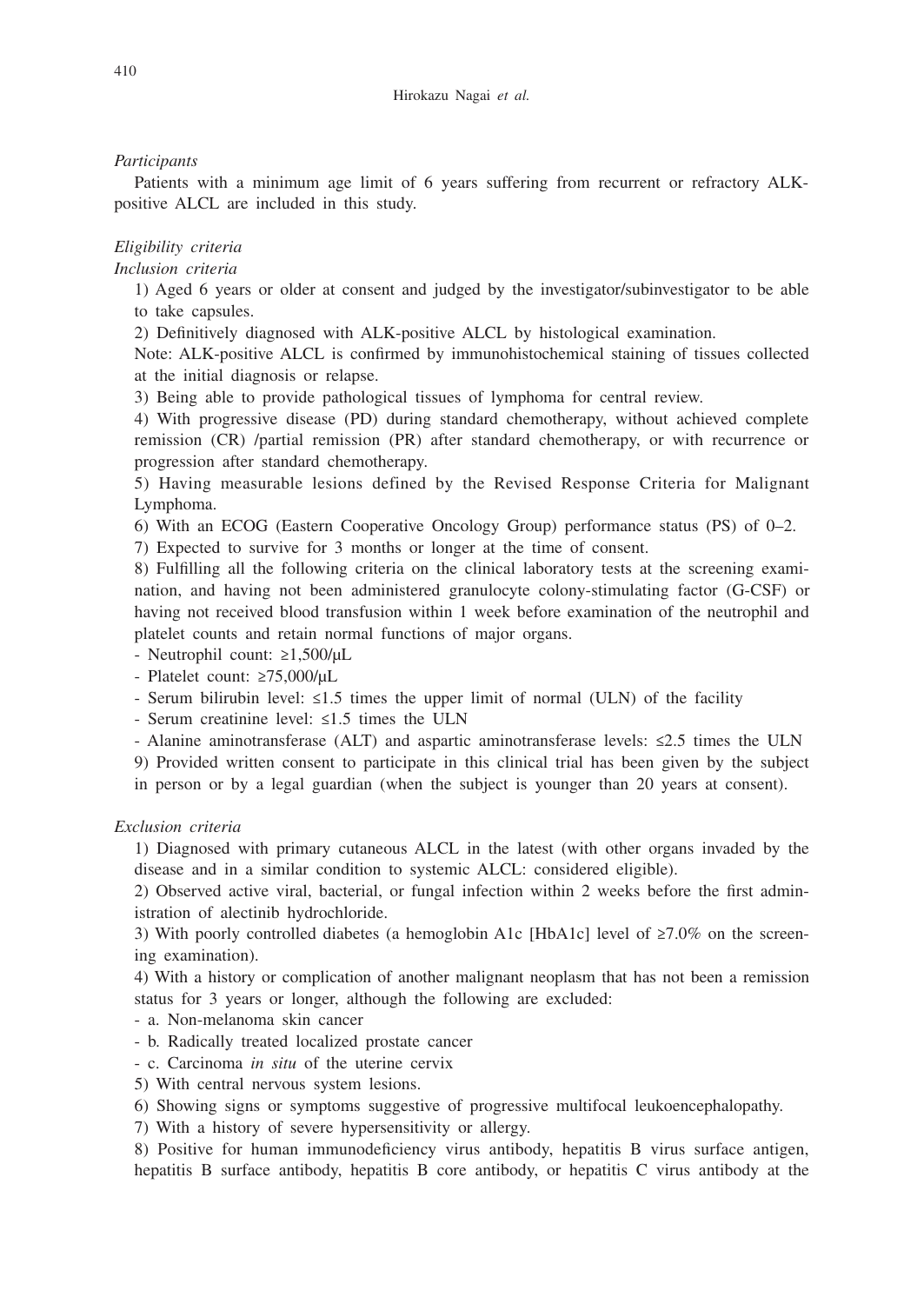screening examination. Positive for HBs antibody with previous hepatitis vaccination are not excluded.

9) With liver cirrhosis.

10) Having received autologous hematopoietic stem-cell transplantation within 12 weeks before the first administration of alectinib hydrochloride.

11) Having received allogeneic hematopoietic stem-cell transplantation.

12) Having received treatment for a malignant neoplasm (including radiation therapy, chemotherapy, and hormone therapy) within 4 weeks before the first administration of alectinib hydrochloride. However, patients diagnosed as PD after the last chemotherapy (excluding antibody therapy) administrated in not less than 2 weeks ago are not excluded.

13) Having been administered an adrenocorticosteroid hormone preparation for the treatment of lymphoma within 7 days before the first administration of the investigational product. However, the administration of hydrocortisone at 2.5 mg/kg (100 mg at a maximum) for complications such as fever until 48 hours before the first administration of the investigational product is allowed.

14) Administered any investigational product or treated using an investigational device within 4 weeks before the first administration of alectinib hydrochloride.

15) Received a treatment specifically targeting ALK in the past.

16) Known to have hypersensitivity to additives contained in alectinib hydrochloride (lactose hydrate, crystalline cellulose, sodium lauryl sulfate, etc.).

17) Pregnant, breast-feeding, or may be pregnant, or without consent to contraception for 6 months after the last administration of alectinib hydrochloride.

18) Having a disability that impairs their ability to consent in writing or conform to the trial procedure.

19) Judged by the investigator/subinvestigator to be Inappropriate for participation in this clinical trial for other reasons.

## *Endpoints*

The primary efficacy endpoint is response rate, which is defined as the proportion of patients who achieved CR or PR in overall best response. Overall response is assessed by a central review board according to the Cheson criteria  $(2007)^{11}$ . The secondary endpoints are the evaluations of pharmacokinetics, safety in children, CR rate, response duration, progression-free survival, event-free survival, overall survival, and adverse events.

#### *Interim analysis and monitoring*

We do not plan the interim analysis to evaluate efficacy, because this is a single-arm trial and it is not appropriate to assess the efficacy based on preliminary data. To ensure the safety of the pediatric patients, the efficacy and safety committee meeting will be held to evaluate their safety after the registration of first 3 patients aged 6 to 15 years. To confirm that the trial is being conducted safely, appropriately, and in accordance with the trial protocol and any relevant laws and regulations, and to confirm the reliability of the data, monitoring will be performed by site visits to view source materials and case report forms directly. Monitoring will be performed by the clinical trial project department at the Clinical Research Center at Nagoya Medical Center.

#### *Sample size*

Ten cases.

A standard therapy has yet to be established for patients with recurrent or refractory ALCL. Past research indicates a long-term survival rate of 40–60% for recurrent or refractory ALCL<sup>12</sup>.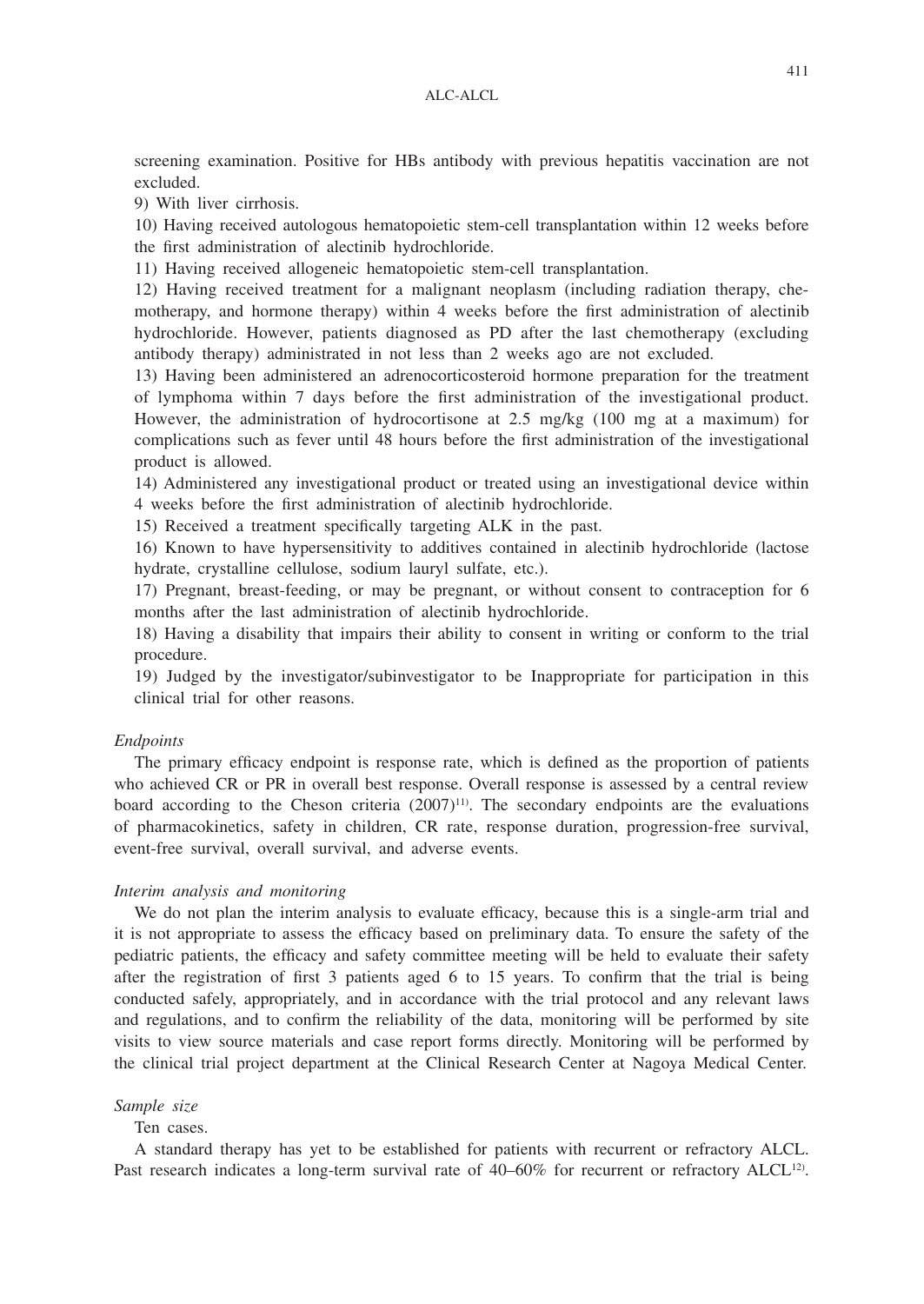In addition, the PROPEL trial for recurrent or refractory peripheral T-cell lymphoma showed a 35% (6/17 cases) objective response rate for ALCL patients using pralatrexate<sup>13)</sup>. Referencing these reports, the threshold response rate was determined as 50%. Crizotinib showed a response rate of 89% (8/9 cases) in the trial of pediatric recurrent or refractory ALCL patients<sup>13)</sup>. Reported response rates to brentuximab vedotin (recombinant) in recurrent or refractory ALCL patients were 100% (5/5 cases) in Japan and 86% (50/58 cases) overseas. Other studies have reported response rates of 80% or higher. We expected that our drug would elicit response rates comparable to these drugs, and put the expected response rate as 85%. Since statistical power of 79% could be obtained with 10 cases with alpha level of 0.05 (one-tailed), the target sample size was 10.

## DISCUSSION

The results of this trial will be the pivotal data for the drug approval of alectinib hydrochloride for recurrent or refractory ALK-positive ALCL.

## DECLARATIONS

### *Ethics approval and consent to participate*

The trial was approved by the institutional review boards of each participating institution. Written informed consent is obtained from every patient prior to participation in the trial.

#### *Competing interests*

HN has received research funding from Janssen Pharmaceutical K. K., Mundipharma K.K., Celgene Corporation, Bayer Yakuhin Ltd., Abbvie G.K., Takeda Pharmaceutical Co., Ltd., Chugai Pharmaceutical Co., Ltd., Kyowa Hakko Kirin Co., Ltd., and Esai Co., Ltd., and honoraria from Chugai Pharmaceutical Co., Ltd., Mundipharma K.K., Esai Co., Ltd., Sanofi K.K., and Janssen Pharmaceutical K. K.

#### *Funding*

This study is supported by Ministry of Health, Labour and Welfare.

#### *Authors' contributions*

HN, TM, RF, MS and RA conceived of the study, and participated in its design and coordination and helped to draft the manuscript. AK participated in the design of the study and the statistical analysis plan. AS manages the data of this study.

#### REFERENCES

- 1) Morris SW, Kirstein MN, Valentine MB, Dittmer KG, Shapiro DN, Saltman DL, *et al.* Fusion of a kinase gene, ALK, to a nucleolar protein gene, NPM, in non-Hodgkin's lymphoma. *Science*, 1994; 263(5151): 1281–4.
- 2) NCCN Clinical Practice Guidelines in Oncology. Non-Hodgkin's Lymphomas Version 2 2016 (http://www. nccn.org/professionals/physician\_gls/pdf/nhl.pdf). Accessed 6 April, 2017.
- 3) Pro B, Advani R, Brice P, Bartlett NL, Rosenblatt JD, Illidge T, *et al.* Brentuximab vedotin (SGN-35) in patients with relapsed or refractory systemic anaplastic large-cell lymphoma: results of a phase II study. *J Clin Oncol*, 2012; 30(18): 2190–6.
- 4) Brugieres L, Le Deley MC, Rosolen A, Williams D, Horibe K, Wrobel G, *et al.* Impact of the methotrexate